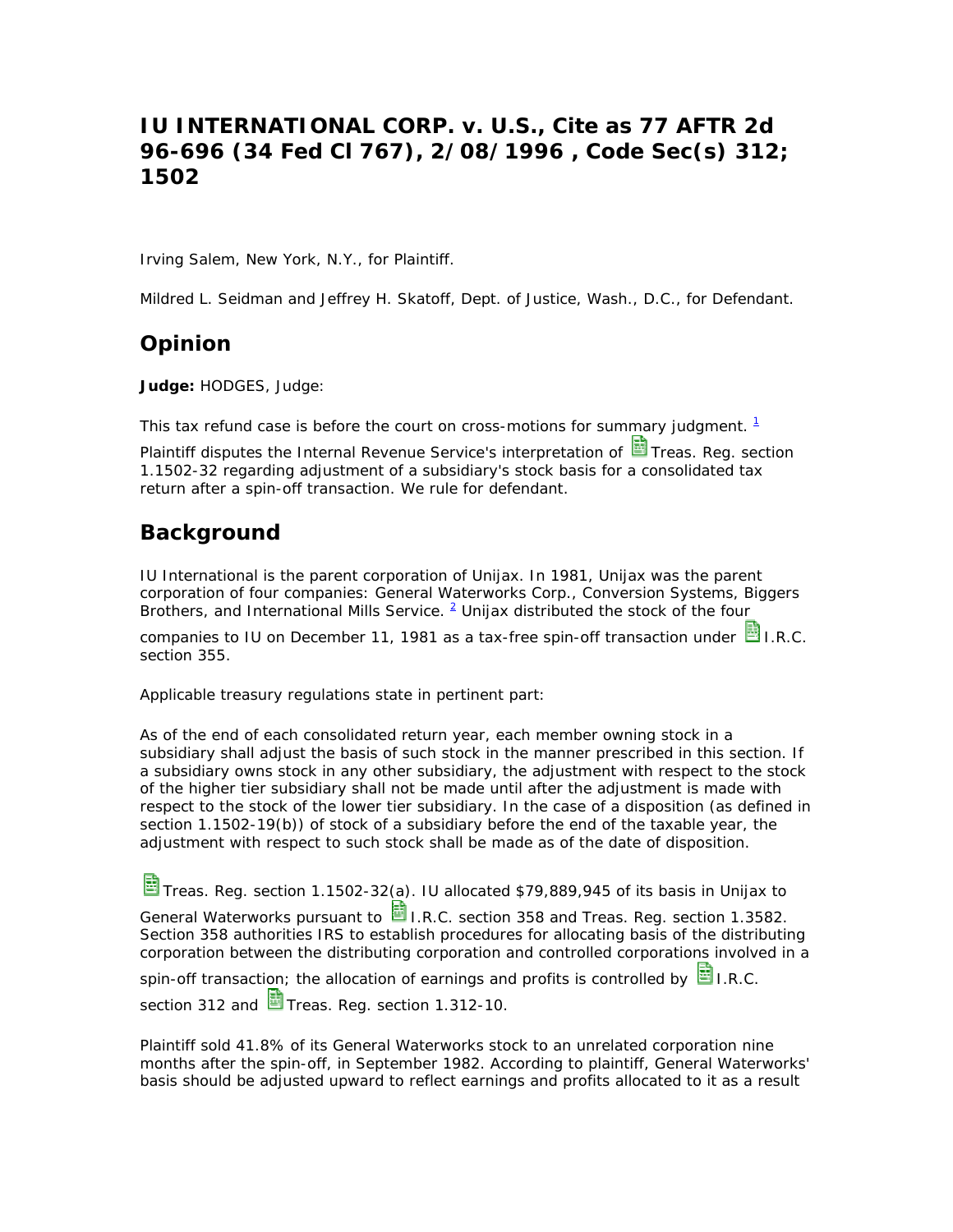of IRS regulations governing the spin-off transaction. Those allocated earnings and profits were higher than General Waterworks' actual earnings and profits for the year.

Plaintiff believed that the earnings and profits allocated by regulation represented an increase in earnings and profits for the year, so it made a positive adjustment to the basis of the subsidiary by the amount of the allocated earnings and profits (\$27,229,174). This resulted in a relatively lower gain on the sale of stock for tax purposes. Plaintiff decreased its basis in Unijax by the same amount to offset this benefit. Defendant contends that the proper basis for the General Waterworks' stock is the basis allocated to it according to the relative fair market value of the distributing corporation and its subsidiaries at the time of the transaction.

# **Discussion**

### **I.**

The Commissioner has promulgated a detailed and comprehensive set of rules for adjusting the basis of a subsidiary's stock held by a parent corporation filing a consolidated return. Each year a positive or negative adjustment is made to the basis of the subsidiary's stock according to the regulations. The adjustment in this transaction is positive—"an allocable part of the un distributed earnings and profits of the subsidiary for the taxable year." Treas. Reg. section  $1.1502-32(b)(1)(i)$ .

In the case of a disposition, the basis and earnings and profits of the distributing corporation at the time of the transaction are allocated between it and the controlled corporations. <sup>3</sup> Thus, IU's basis in Unijax and Unijax's earnings and profits were allocated among Unijax and its subsidiaries. First, the bases of the subsidiaries and of the distributing corporation are determined by fair market value. Second, the earnings and profits attributable to the subsidiaries and the distributing corporation are assigned by a formula set forth in the regulations.

# **A. Basis**

The first step in determining the basis of a spun-off subsidiary is to adjust the distributing corporation's basis in the subsidiary pursuant to Treas. Reg. section 1.1502- 32(b)(1)(i) by adding the undistributed earnings and profits of the subsidiary for the taxable year. Because this is a multiple- tier organization, Treas. Reg. section 1.1502-32(a) directs that "the adjustment with respect to the higher tier subsidiary shall not be made until after the adjustment is made with respect to the stock of the lower tier subsidiary." Thus, the earnings and profits of the second-tier subsidiary increases the value of the first-tier subsidiary in the hands of the parent corporation. After adjusting the first-tier subsidiary's earnings and profits, the parent's basis in the first-tier subsidiary is adjusted.

Unijax adjusted the basis of its stock in the subsidiaries by adding the undistributed earnings and profits and the dividends received from the subsidiaries for the taxable year. General Waterworks' undistributed earnings and profits on the day of the transaction was negative (-\$3 million), but was recorded as zero for the purposes of this calculation. Undistributed earnings and profits from the subsidiaries for the year totalled \$5,150,859 and Unijax received \$11,780,652 in dividends during the year from its subsidiaries; the total earnings and profits from the subsidiaries to Unijax was roughly \$17 million. IU's basis in Unijax therefore was adjusted upward by the amount of the current undistributed earnings and profits—\$17 million.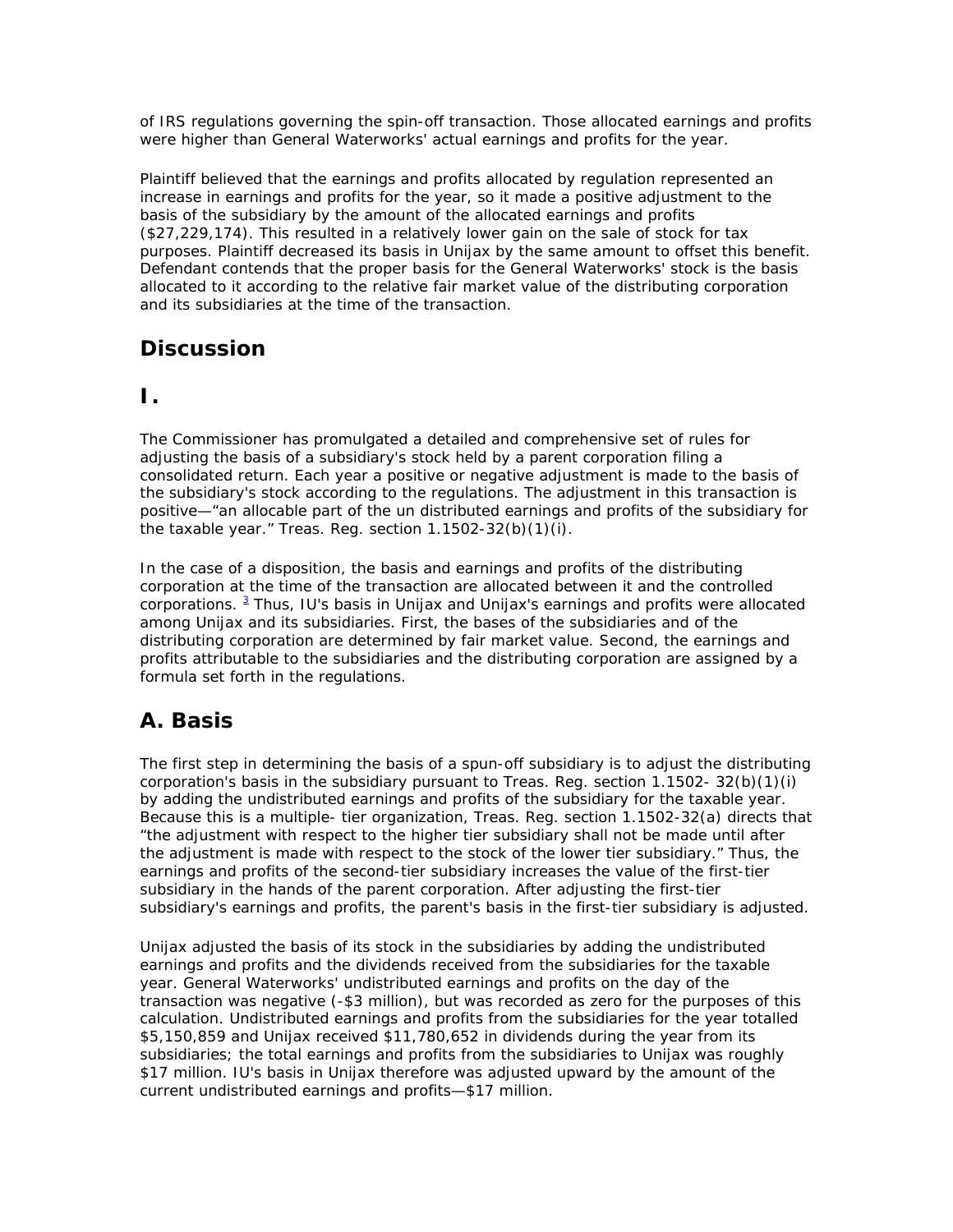The distributing corporation's basis is allocated between it and the controlled corporations pursuant to I.R.C. section  $358(b)(1)$  and (2). The regulations state that "the basis of all the stock held before the transaction (as adjusted under section 1.358-1) shall be allocated among the stock of all classes...held immediately after the transaction in proportion to the fair market values of the stock of each class." Treas. Reg. section 1.358-2(a)(2). Thus, the basis for the distributing corporation and the controlled corporations are determined according to fair market value.

Unijax reduced its basis as a result of the transaction by General Waterworks' fair market value and that of the other subsidiaries. General Waterworks' fair market value immediately after the spin-off was approximately \$80,000,000; the other subsidiaries were valued at a total of \$112,000,000. The amount allocated to General Waterworks' basis was \$79,889,945, as properly calculated pursuant to section 358(b)(2) and Treas. Reg. section 1.358-2(a)(2). IU's remaining basis in Unijax was \$89,858,588. Unijax's fair market value immediately following the spin-off was \$90,000,000.

## **B. Allocation of Earnings and Profits**

After the determination of basis, earnings and profits are allocated between the distributing corporation and the controlled corporation according to I.R.C. section 312(h) and Treas. Reg. section 1.312- 10(b). The regulation states:

[T]he earnings and profits of the distributing corporation shall be decreased by the lesser of the following amounts:

(1) The amount by which the earnings and profits of the distributing corporation would have been decreased if it had transferred the stock of the controlled corporation to a new corporation in a reorganization...and immediately there- [pg. 96-699] after distributed the stock of such new corporation or,

(2) The net worth of the controlled corporation. (For this purpose the term "net worth" means the sum of the bases of all the properties plus cash minus all liabilities.) If the earnings and profits of the controlled corporation immediately before the transaction are less than the amount of the decrease in earnings and profits of the distributing corporation (including a case in which the controlled corporation has a deficit) the earnings and profits of the controlled corporation, after the transaction, shall be equal to the amount of such decrease. If the earnings and profits of the controlled corporation immediately before the transaction are more than the amount of the decrease in the earnings and profits of the distributing corporation, they shall remain unchanged.

The total earnings and profits of the distributing corporation at the time of the transaction are allocated between it and the controlled, spun-off corporation by the lesser of the decrease computed under section 1.312-10(a) and the net worth of all the controlled corporations. The percentage of fair market value that each company (Unijax and the subsidiaries) represents as compared to the total fair market value of the distributing corporation determine the allocation of earnings and profits.

The fair market value of General Waterworks stock was \$80 million, or 28% of the total fair market value of the distributing corporation. Thus, the amount of decrease in Unijax's earnings and profits because of earnings and profits attributable to General Waterworks is 28% of \$95,978,758 (Unijax's earnings and profits), or \$27,229,174. Because this number is less than General Waterworks' fair market value, it was used as the amount of decrease to Unijax's earnings and profits attributable to General Waterworks. See Treas. Reg. section 1.312-10(b).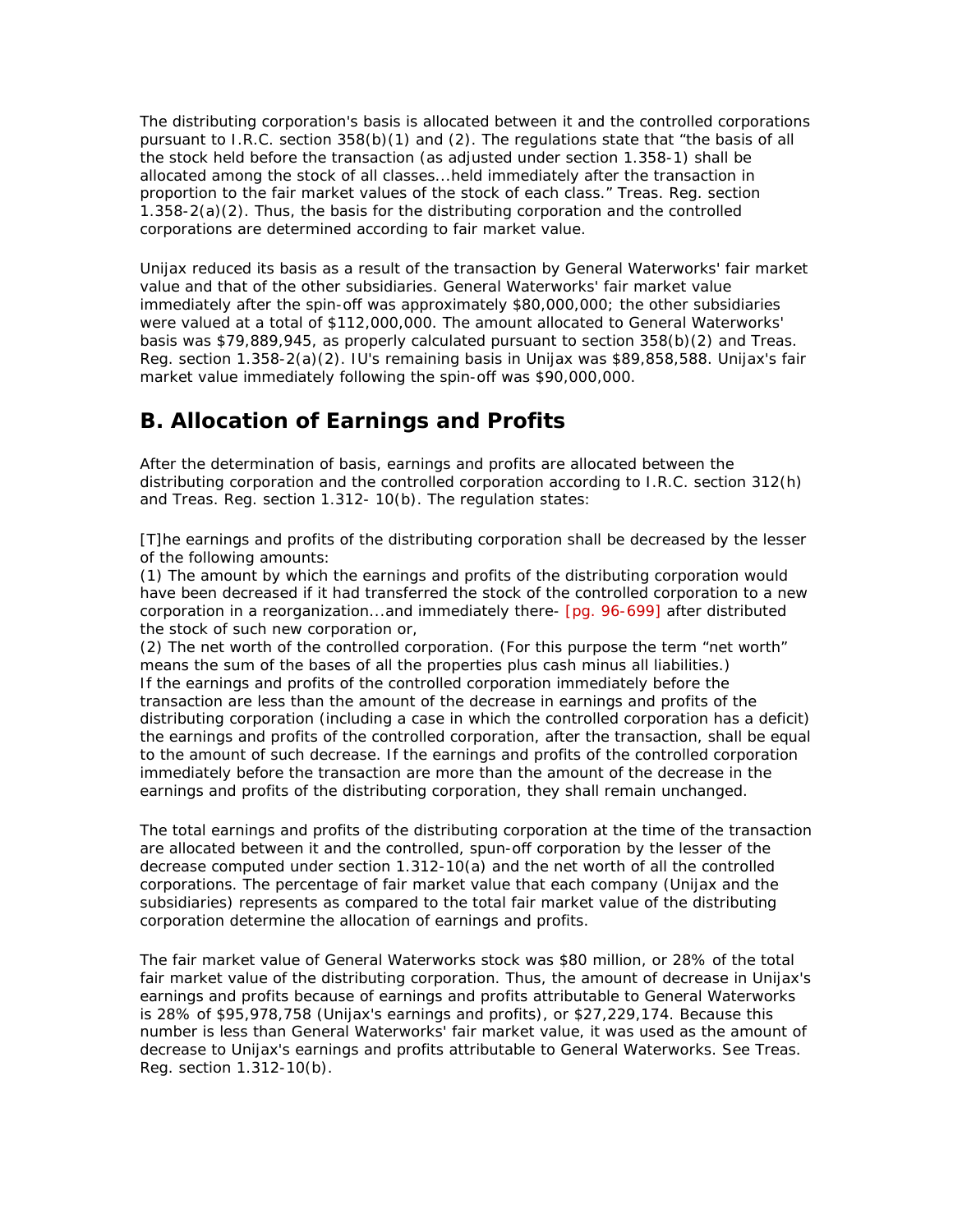Under Treas. Reg. section 1.312-10(b), the controlled corporation's earnings and profits equal the amount of the decrease to the distributing corporation's earnings and profits unless its calculated earnings and profits are greater. General Waterworks' calculated earnings and profits were negative at the time of the transfer. Thus, General Waterworks was assigned \$27,229,174 in earnings and profits because that is the amount of the decrease in Unijax's earnings and profits.

Plaintiff sees this assignment as an increase in earnings and profits because it is greater than the actual, calculated amount of General Waterworks' earnings and profits for the year, which was (-)\$3 million. Defendant argues that it is not an increase in General Waterworks' earnings and profits, but a substitution of earnings and profits for purposes of the adjustment.

### **II.**

**[1]** The issue of this case is whether the earnings and profits allocated to a subsidiary following a spin-off transaction result in an increase in earnings and profits for the taxable year that may be added to the stock basis of such subsidiary. Plaintiff contends that General Waterworks' basis would be understated if it were not adjusted for the "increase" in earnings and profits prior to the sale of stock in 1982. To avoid a double benefit, plaintiff reduced Unijax's basis by an amount equal to the increase in General Waterworks' increased earnings and profits. Thus, plaintiff added the earnings and profits allocated to General Waterworks (\$27,229,174) to General Waterworks' assigned basis and subtracted that same amount from Unijax's basis. Plaintiff's basis in General Waterworks stock was therefore increased for the 1982 sale, enabling it to show less profit from the sale. Defendant argues that this is an unallowable second adjustment that plaintiff reads into Treas. Reg. section 1.1502-32(b)(1)(i).

Plaintiff argues that Treas. Reg. section 1.1502-32 ("the Stock Basis Rules") requires it to adjust General Waterworks' basis by the amount of the "increased" earnings and profits. The regulations require that each member of the consolidated group owning stock in a subsidiary adjust its basis in that subsidiary. The only adjustment applicable in this case is a "positive adjustment with respect to a share of stock...[that shall be equal to] an allocable part of the portion of the undistributed earnings and profits of the subsidiary for the taxable year." Treas. Reg. section 1.1502-32(b)(1)(i). Plaintiff interprets this wording to mean that an adjustment must be made for any addition to a subsidiary's earnings and profits during the year.

Using 26 U.S.C. section  $381(c)(2)(B)$  for support, plaintiff argues that the earnings and profits assigned to General Waterworks in the investment adjustment should be treated as an increase in earnings and profits for the year. This section, which does not apply to section 355 transactions, reads:

[A] deficit in earnings and profits of the distributor, transferor, or acquiring corporation shall be used only to offset earnings and profits accumulated after the date of transfer. For this purpose, *the earnings and profits for the taxable year of the acquiring corporation in which the distribution or transfer occurs shall be deemed to have been accumulated after such distribution or transfer in an amount which bears the same ratio to the undistributed earnings and profits of the acquiring corporation for such taxable year* (computed without regard to any earnings and profits received from the distributor or transferor corporation, as described in subparagraph (A) of this paragraph) as the number of days in the taxable year after the date of distribution or transfer bears to the total number of days in the taxable year.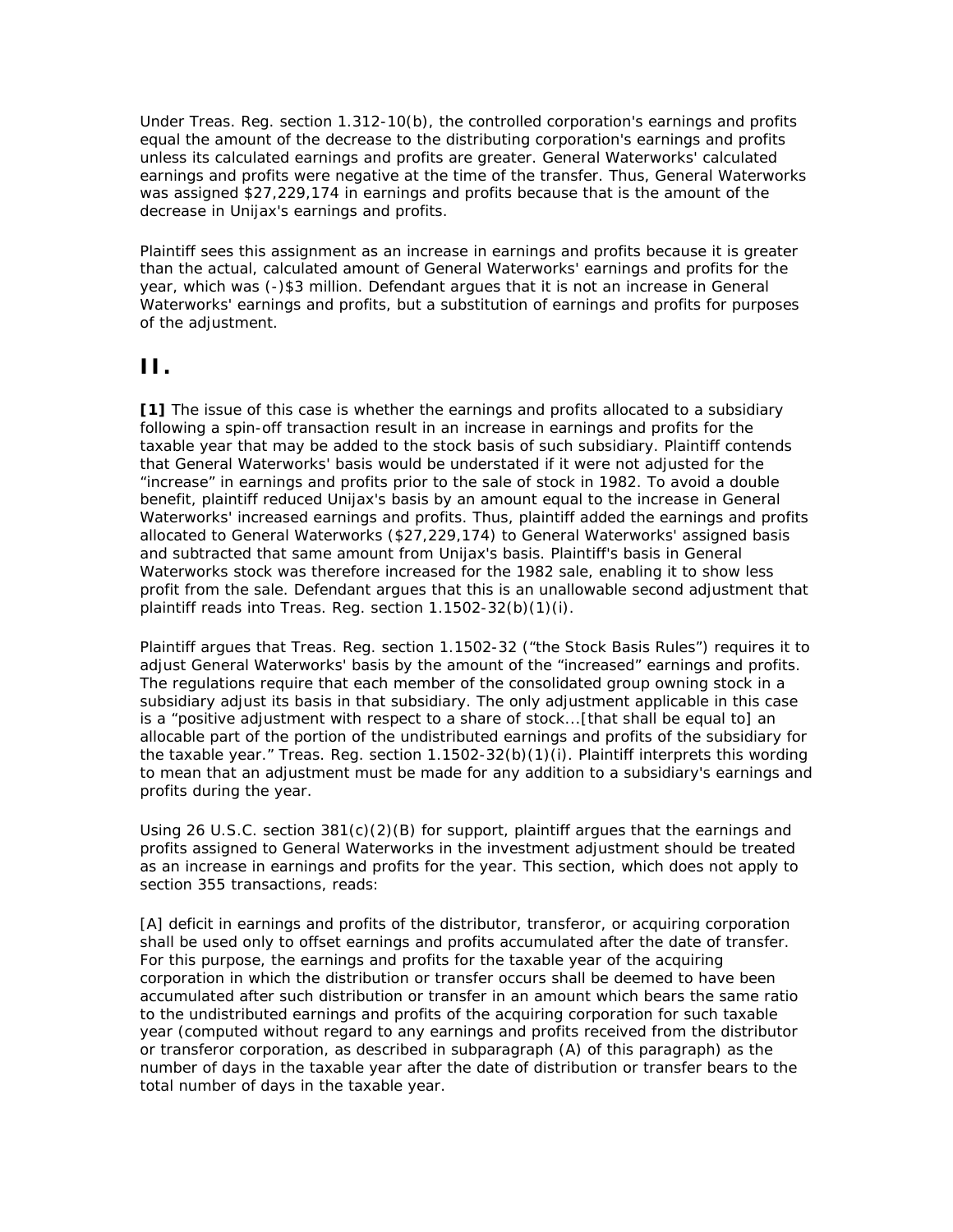26 U.S.C. section 381(c)(2)(B) (emphasis added). Plaintiff argues that the lack of the restrictive clause "computed without regard to any earnings and profits received from the distributor or transferor corporation" in the Stock Basis Rules reveals that Congress did not intend to limit the adjustment that plaintiff made here. That is, the allocated earnings and profits should be treated as earnings and profits for the taxable year and used as a positive adjustment to the transferee's basis.

Defendant disputes plaintiff's argument that such language in the regulation permits the adjustment plaintiff seeks. Section 1.1502-32 provides that each member owning stock in a subsidiary must adjust the basis of such stock at the end of each consolidated tax return year. "In the case of a disposition (as defined in section 1.1502- 19(b)) of stock of a subsidiary before the end of the taxable year, the adjustment with respect to such stock shall be made as of the date of disposition." Treas. Reg. section 1.1502-32(a).

All relevant adjustments in this transaction were made at the date of disposition. On that date, General Waterworks' earnings and profits were a negative number (- \$3 million). The amount of Unijax's earnings and profits allocable to General Waterworks was \$27,229,174. Because General Waterworks' earnings and profits were less than the amount attributable to it, the \$27,229,174 allocable amount became General Waterworks' new, allocated earnings and profits under section 1.312-10(b). "If the earnings and profits of the controlled corporation immediately before the transaction are less than the amount of the decrease in earnings and profits of the distributing corporation (including a case in which the controlled corporation has a deficit) the earnings and profits of the controlled corporation, after the transaction, shall be *equal to* the amount of such decrease." Treas. Reg. section 1.312-10(b) (emphasis added).

This does not suggest that earnings and profits have actually increased or decreased. The regulations allocate earnings and profits of the distributing corporation to the subsidiary being transferred. The allocation is based on a percentage representing the distributed corporation's fair market value as compared to the distributing corporation's total fair market value at the time of the transaction, not a calculation of earnings and profits. This method of assigning earnings and profits supports the notion that the allocation is not an actual "increase" to earnings and profits. Thus, General Waterworks' earnings and [pg. 96-701] profits are not increased, but are replaced by an assigned value.

The regulations are detailed and complex, yet no applicable provision or combination of provisions calls for the adjustment that plaintiff has made.  $4$  Language of the pertinent regulation shows that the adjustment is merely an allocation of value, not a true increase in earnings and profits. The Code is not creating earnings and profits for the taxable year, it is assigning a value to the subsidiary's share of the distributing corporation's earnings and profits. In reality, there is no increase in earnings and profits.

The Tax Court decisions in Woods Investment Co. v. Commissioner, 85 T.C. 274 (1985), and CSI Hydrostatic Testers, Inc. v. Commissioner, 103 T.C. 398 (1994), aff'd per curiam, 62 F.3d 136 [76 AFTR 2d 95-6104] (5th Cir. 1995), cited by plaintiff are inapposite. Although those cases involved the Stock Basis Adjustment Rules and earnings and profits, they addressed the applicability of other provisions of the Code in calculating earnings and profits. No discussion in those cases support plaintiff's additional adjustment under Treas. Reg. section 1.1502-32.

In Woods Investment the question was whether the Commissioner could require a taxpayer to calculate its earnings and profits in a manner not consistent with the Stock Basis Rules. The taxpayer had followed I.R.C. section 312(k) in accordance with Treas. Reg. section 1.1502-32 and computed earnings and profits according to straight-line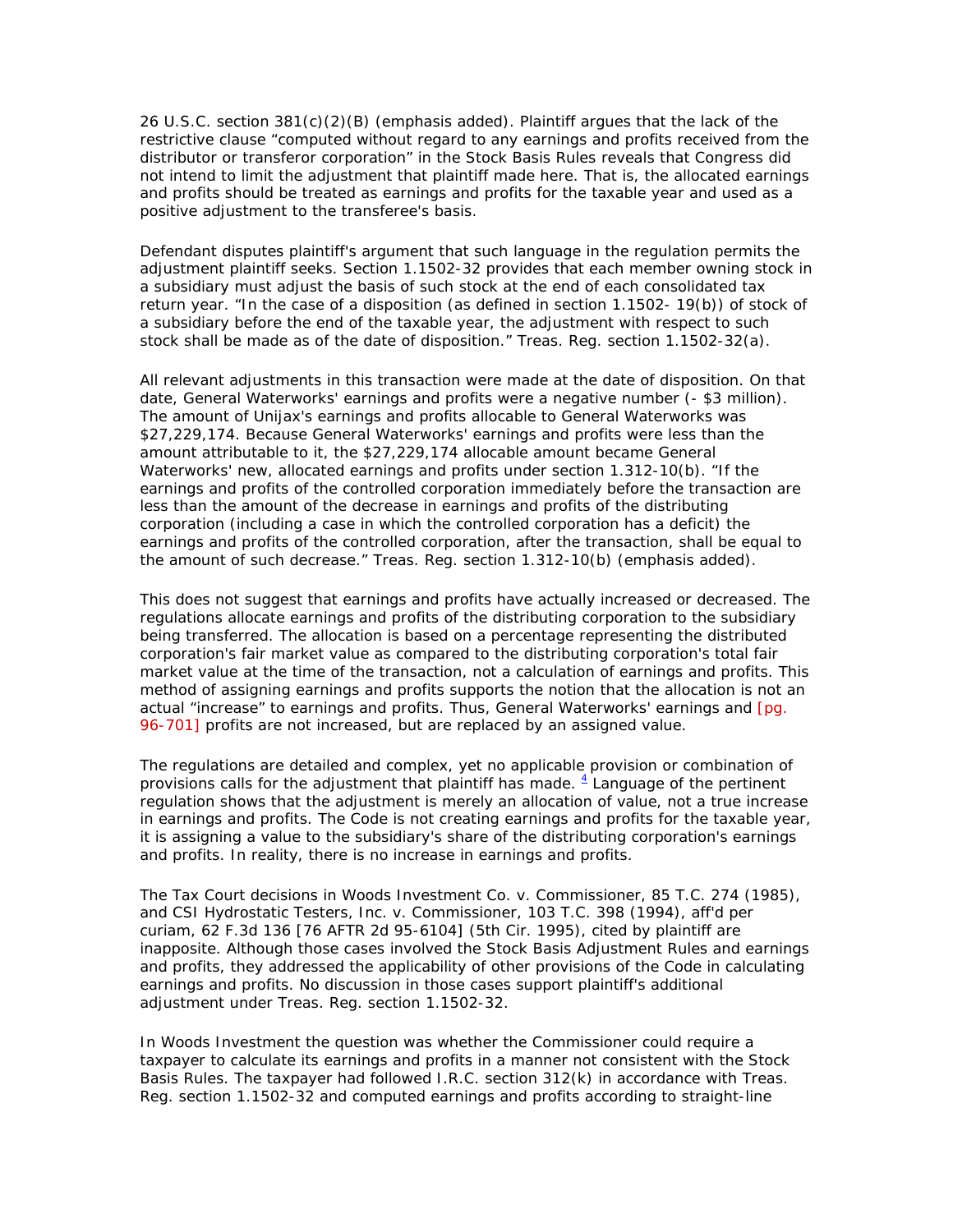depreciation. For the calculation of taxable income of the subsidiary, the taxpayer had used accelerated depreciation. The Commissioner attempted to require a further reduction in basis in the amount of the excess between straight-line and accelerated depreciation to prevent a "double deduction." The Tax Court rejected the Commissioner's proposal. It found that the Commissioner had chosen this method of calculating earnings and profits for the adjustment and was bound to stick with it even though it was at odds with taxable income. The result was mandated by IRS regulations. The Commissioner could have amended them to cure the problem, so the court would not intervene.

In CSI Hydrostatic Testers, the question was whether the taxpayer could take a positive adjustment in basis due to an increase in earnings and profits calculated under I.R.C. section 312(1). That section called for the inclusion in earnings and profits of cancellation of indebtedness income. The Commissioner argued that neither section 312(1) nor section 1.1502-32 required the inclusion of that income for the purposes of the investment basis adjustment rules. The court found that the adjustment rules allowed a positive adjustment to basis in an amount equal to the undistributed earnings and profits. Since section 312 is the guide for determining earnings and profits, then section 312 applies to the investment basis adjustment rules without specific language in the regulations.

These cases involve the calculation of earnings and profits for the purposes of an adjustment, not the effect of earnings and profits on basis. In a broader sense, these cases stand for the proposition that the Commissioner is held to the effect of conflicting regulations that it could have corrected. This case does not depend on that rationale.

In this case, earnings and profits have been assigned. The proper calculation of earnings and profits is not an issue. The Tax Court cases might have been applicable if the earnings and profits of General Waterworks had been greater than the amount of the decrease in earnings and profits of the distributing corporation. "If the earnings and profits of the controlled corporation immediately before the transaction are more than the amount of the decrease in the earnings and profits of the distributing corporation, they shall remain unchanged." Treas. Reg. section 1.312- 10(b)(2). In that circumstance, the applicability of section 312 may have been an issue because the calculation of General Waterworks' actual earnings and profits would have been important.

Section 312 does apply in this case, and there is no dispute that plaintiff followed it correctly. Under section 312(h), General Waterworks' earnings and profits are equal to the amount of the decrease in earnings and profits of the distributing corporation. Thus, we can find no guidance in CSI Hydrostatic Testers or Woods Investment for the controversy in this case.

### **Conclusion**

There is no support in the regulations for plaintiff's additional adjustment to the basis of its spun-off subsidiary. Plaintiff's motion for summary judgment is Denied, and defendant's oral cross-motion for summary judgment is Granted. The Clerk will enter judgment for defendant. No costs.

# **Appendix**

# **Joint Stipulation of Facts not in Dispute (as corrected by Order dated January 18, 1996)**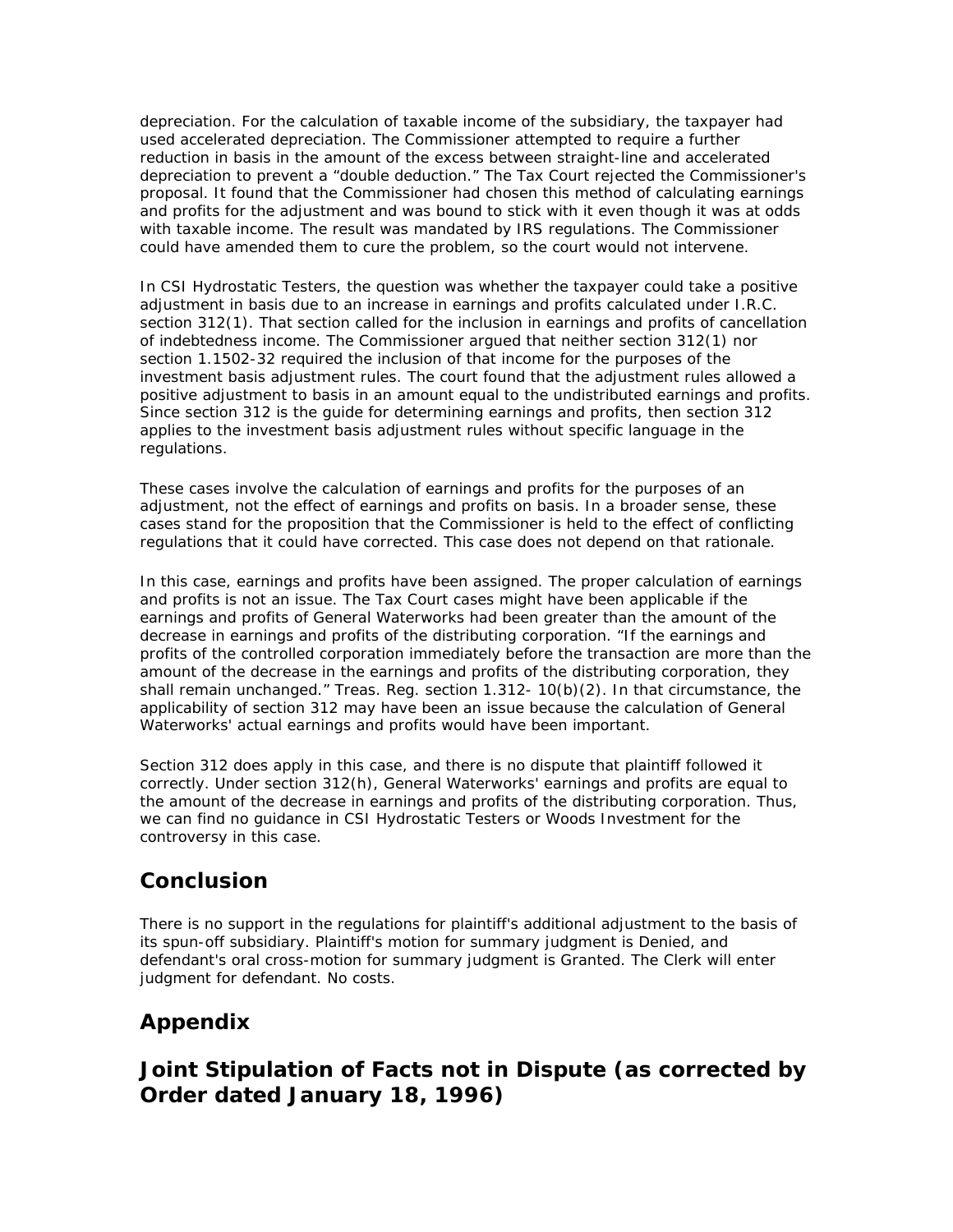(1. ) IU International Corporation is incorporated in Delaware, and it (or its predecessor corporation) has filed consolidated federal income tax returns under section 1501 of the Internal Revenue Code of 1954 as the parent corporation of an affiliated group of corporations since 1968 and for all the relevant taxable years in this proceeding.

(2. ) As of October, 1981, IU owned the entire outstanding stock of an intermediate holding company, IU North America, Inc., which in turn owned the entire stock of a number of subsidiaries, including General Waterworks Corp., Unijax, Inc., and three other operating subsidiaries: Conversion Systems, Inc., Biggers Brothers, Inc., and International Mills Service, Inc.

(3. ) The stock of General Waterworks was acquired in 1968 by IU in a tax-free reorganization under section 368(a)(1)(B) of the Code. General Waterworks was formed in 1970 in a transaction under section 351 of the Code in which General Waterworks transferred all of its assets related to the water service business to General Waterworks. General Waterworks was merged into IU North America on November 9, 1973. General Waterworks thereby became a subsidiary of IU North America.

(4. ) IU North America and Unijax merged in 1981 pursuant to the following steps: (i) On October 29, 1981, with a transfer of \$1,000, IU incorporated a new wholly owned subsidiary, Jackal, Inc. in Delaware; (ii) On October 31, 1981, IU North America distributed the stock of Unijax, a Florida corporation, to IU; (iii) On November 20, 1981, Unijax was merged into Jackal in a tax-free reorganization under section 368(a)(1)(F) of the Code. Following the merger, Jackal changed its name to Unijax, Inc.; and (iv) On December 7, 1981, IU North America was merged into Unijax in a tax-free reorganization under section 368(a)(1)(A) of the Code.

(5. ) As of January 1, 1981, the amount of accumulated earnings and profits of IU North America and Unijax was \$141,481,840 and \$657,359, respectively. General Waterworks had a deficit in its earnings and profits of \$3,209,706 as of January 1, 1981.

(6. ) As of January, 1, 1981, IU's basis in the stock of IU North America was \$263,838,106, IU North America's basis in the stock of Unijax was \$71,308,978, and IU North America's basis in the stock of General Waterworks was approximately \$16.1 million.

(7. ) Without taking into account any distributions, the amount of the earnings and profits accruing during 1981 (not taking into account any allocation under section 312(i) of the Code) of Unijax, IU [pg. 96-703] North America/Unijax and General Waterworks was \$10,061,754 (as of November 20, 1981), \$43,313,024 (as of December 11, 1981) and \$5,345,284 (as of December 11, 1981), respectively.

(8. ) Distributions by IU North America, the old and new Unijax and General Waterworks during 1981 were as follows:

((i) ) The amount of the total distributions by IU North America was \$88,816,106 (\$43,313,024 of which is from current earnings and profits, and \$45,503,082 is from accumulated earnings and profits);

((ii) ) The amount of the total distributions by the old Unijax was \$7,073,349 (all of which was from current earnings and profits). There were no distributions by the new Unijax during 1981; and

((iii) ) The amount of the distributions by General Waterworks during 1981, prior to the spin-off was \$8,988,933. The distribution of \$5,345,284 was from its current earnings and profits. The excess (\$3,643,649) of such distributions over the earnings and profits accruing during 1981 was treated as return of capital. (9. ) As a result of the distribution of the old Unijax by IU North America described in paragraph 4(ii), the amount of IU North America's earnings and profits was reduced, and IU's earnings and profits were increased, by the amount of such distribution (\$71,308,978). This amount is reflected in the amount of total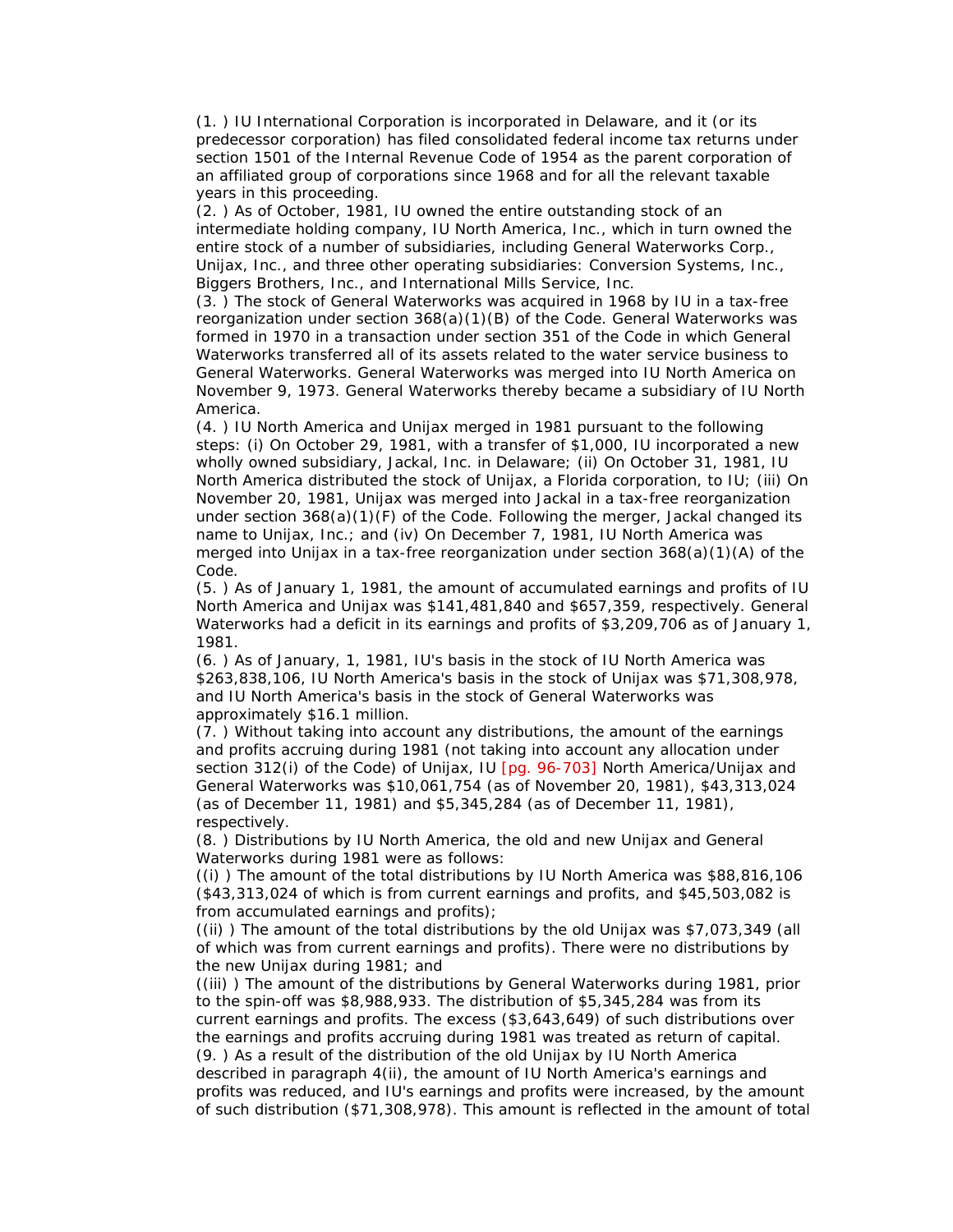distributions by IU North America (\$88,816,106) during 1981 described in paragraph 8(i).

(10. ) As a result of the merger of Unijax and Jackal, described in paragraph 4(iii), no consolidated return adjustments were made.

(11. ) As a result of the merger of Unijax and IU North America described in paragraph 4(iv), the earnings and profits of IU North America (\$95,978,758) became Unijax's earnings and profits, and IU's basis in the stock of IU North America (\$263,838,106) was carried over to IU's basis in the stock of Unijax. (12. ) On December 11, 1981, as a part of a restructuring of the IU's consolidated group and for good business purposes, Unijax distributed the stock of General Waterworks to IU. Three other subsidiaries (Conversion, Biggers and IMS) were also distributed by the IU at the same date.

(13. ) The distribution of General Waterworks on December 11, 1981 qualified as a tax-free spin-off under section 355 of the Code.

(14. ) IU's basis in Unijax at the time of the spin off was \$281,600,088, which was IU's basis at the beginning of 1981 (\$263,838,106), increased by the amount of earnings and profits of the four spun-off subsidiaries during 1981 up to the date of the spin-off (\$16,931,511) and audit adjustments for 1981 (\$1,750,878) and decreased by the amount of the tax allocation to General Waterworks for 1981 (\$920,407).

(15. ) Immediately after the spin-off, a portion of IU's basis in Unijax was allocated to the basis in the stock of the four spun-off subsidiaries pursuant to section 358 of the Code. The allocation was based on an independent appraisal by Goldman, Sachs & Co. under which Unijax, General Waterworks, Conversion, Biggers and IMS were valued at \$90,000,000, \$80,000,000, \$45,000,000, \$30,000,000 and \$37,000,000 respectively. The amount allocated to the basis of such members, properly calculated pursuant to section 358(b)(2) of the Code and Treas. Reg. section 1.358-2(a(2), was \$79,889,945 for General Waterworks, \$44,943,374 for Conversion, \$29,962,249 for Biggers, and \$36,945,932 for IMS. IU's remaining basis in Unijax was \$89,858,588.

(16. ) Immediately after the spin-off of General Waterworks, the amount of the earnings and profits of Unijax was properly decreased by \$27,229,174, and the amount of the earnings and profits of General Waterworks was properly increased to \$27,229,174. This computation took into account the stock values reflected in paragraph 15, General Waterworks' net worth in excess of \$27,229,174, and the amount of General Waterworks' earnings and profits (which was a deficit and was eliminated). The increase in the earnings and profits for the other spun-off subsidiaries, computed under Treas. Reg. section 1.312- 10(b), was \$13,762,249 for Conversion, \$10,014,252 for IMS, and \$7,080,305 for Biggers. The decrease in New Unijax's earnings and profits, computed under Treas. Reg. section 1.312- 10(b), was \$27,229,174 for General Waterworks, \$15,318,210 for Conversion, \$12,592,413 for IMS, and \$8,097,048 for Biggers.

(17. ) On September 10, 1982, IU sold roughly 41% of the stock of General Waterworks to Lyonnaise American Holding, Inc., an unrelated party, for \$32,400,000. The closing took place on October 14, 1982. At the time of the spinoffs, there was no plan or intention to sell Unijax or any of the spun-off subsidiaries.

(18. ) Between the date of the spin-off of General Waterworks and October 14, 1982, the following adjustments were made to the earnings and profits and basis of General Waterworks. During the short period following the spin-off until December 31, 1981, the amount of General Waterworks' earnings and profits was \$5,468,302, and the amount of total distributions from General Waterworks was \$1,258,358. During the short period from January 1, 1982 until October 14, 1982, the amount of General Waterworks' earnings and profits was \$7,652,214 and the amount of total distributions from General Waterworks was \$8,855,054.